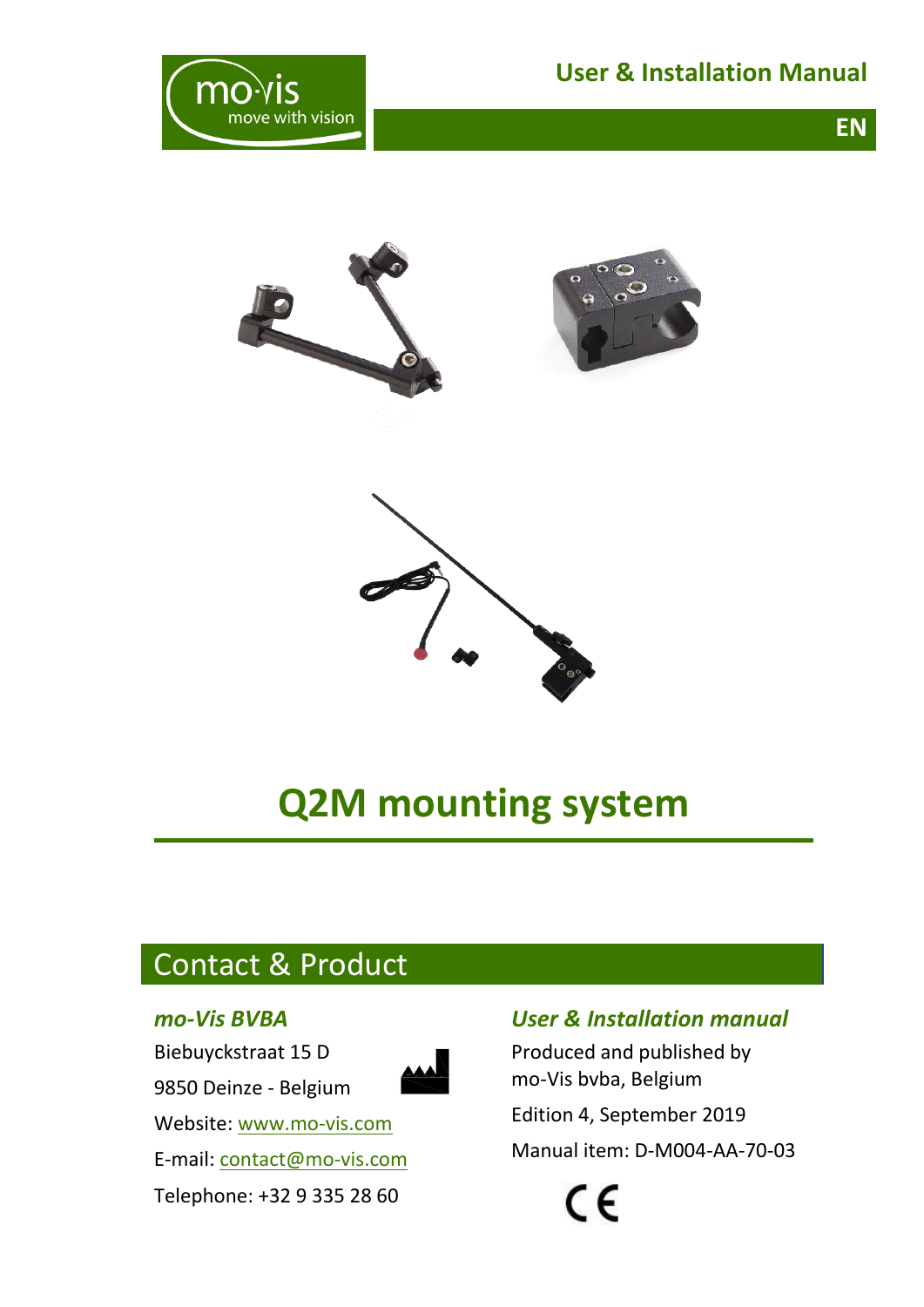# <span id="page-1-0"></span>**Contents**

| Design and function of the Q2M mounting system---------------------------- 7 |  |
|------------------------------------------------------------------------------|--|
|                                                                              |  |
|                                                                              |  |
|                                                                              |  |

# <span id="page-1-1"></span>Important information about this Manual

Congratulations for choosing a mo-Vis product! If you would like to learn more about mo-Vis and its products, we invite you to visit our website: [www.mo-vis.com.](http://www.mo-vis.com/)

Before you install or begin using this product, it is important that you read and understand the content of these installation and operating instructions, the safety instructions in particular.

The installation instructions will guide you as an installer through the options and possibilities with the mo-Vis product.

The operating instructions are primarily intended to acquaint you with the functions and characteristics of the mo-Vis product and how you can use it in the best manner possible. They also contain important safety and maintenance information, as well as describe possible problems that can arise during use. Always keep the operating instructions handy in connection with your wheelchair or other mounting base, since the need for important information can arise concerning its use, safety and maintenance.

All information, pictures, illustrations and specifications are based on the product information that was available at the time of printing. Pictures and illustrations shown in these instructions are representative examples and are not intended to be exact depictions of the various parts of the product.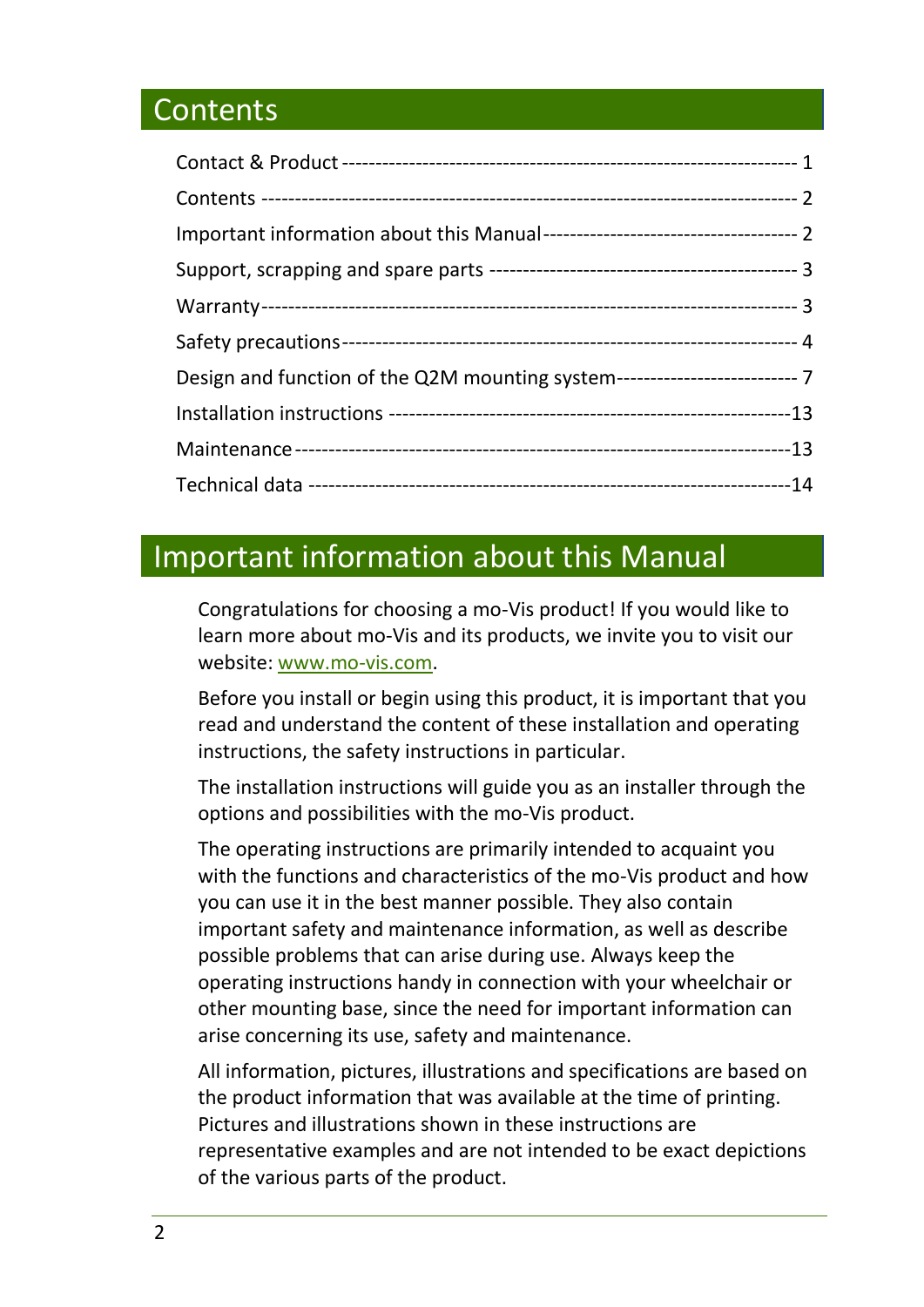We reserve the right to make changes to the product without prior notice.

### *Ordering documentation*

You can download additional copies of this User & Installation manual on the mo-Vis website: [www.mo-vis.com.](http://www.mo-vis.com/)

# <span id="page-2-0"></span>Support, scrapping and spare parts

### *Technical support*

In case of technical problems, we advise you contact your dealer.

If the dealer is not available, or unknown, please contact mo-Vis bvba by email [support@mo-vis.com](mailto:support@mo-vis.com) or by phone +32 9 335 28 60.

Always state the device serial number or order code when contacting mo-Vis. This ensures you are provided with the correct information.

#### *Spare parts and accessories*

Spare parts and accessories must be ordered by the dealer at mo-Vis bvba.

#### *Scrapping & recycling*

For scrapping, adhere to your local waste legislation.

Dispose of obsolete mechanical or electronic parts responsibly in accordance with local recycling regulations.

# <span id="page-2-1"></span>**Warranty**

mo-Vis bvba warrants the M2Q parts to be free from defects in material and workmanship for a period of 2 years under proper use, care and service. All warranties only cover parts and do not extend beyond the initial purchaser from an authorised mo-Vis dealer.

### *Start of the warranty period*

Each warranty shall begin on the date the product is first delivered to the customer.

### *Repair and replacement*

For warranty service, we advise you to contact the dealer from whom the product was purchased. In the event of a defect in material or workmanship, the dealer must obtain a return authorisation (RA)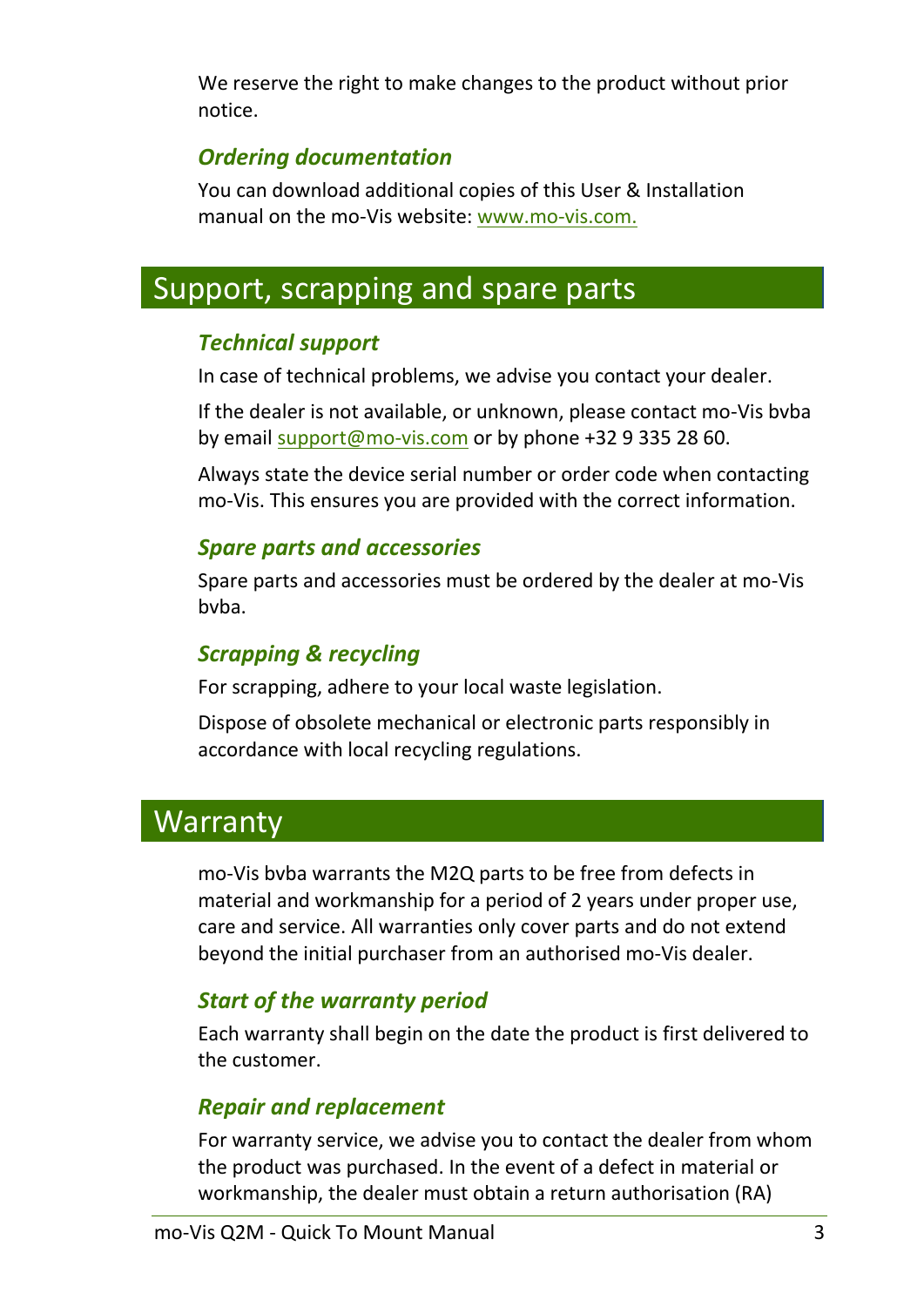number from mo-Vis and the product must be shipped to a service centre designated by mo-Vis. mo-Vis will repair or, at mo-Vis' option, replace any product covered by the warranty.

### *Disclaimer and Limitations of Remedies*

The express warranties set forth in this agreement are in lieu of all other warranties of merchantability or fitness of purpose. In no event shall mo-Vis be liable for any direct, indirect, incidental or consequential damages resulting from any defect in this product. Warranty of parts subject to "normal wear and tear" (e.g. pads, joystick balls, batteries …) are not covered in the warranty except as it applies to defects in material or construction.

#### *Amendments*

No person is authorised to alter, extend or waive the warranties of mo-Vis.

#### *Voiding of warranties*

The foregoing warranties are contingent upon the proper installation, use, maintenance and care of the product. The warranty will be void if the product has been installed or used improperly, or if it has been repaired or any part replaced by persons other than mo-Vis or an authorised dealer. The unit is considered as a non-serviceable part.

The addition of equipment or features that are not manufactured or recommended by mo-Vis could affect the intended function of the mo-Vis product and may invalidate the warranty.

#### *Understanding usage*

The health care professional (authorised installer) is responsible for understanding the intended use of the mo-Vis equipment, the specifications and its programming parameters. mo-Vis cannot be held responsible for damage caused by incorrect installation or incorrect use of the product. Misuse, mishandling, or storage is not covered by this warranty.

# <span id="page-3-0"></span>Safety precautions

#### *General*

The Q2M mounting system is intended to mount small and light devices, such as joysticks, switches, phone holders, tablet holders, etc. in a very flexible and modular way.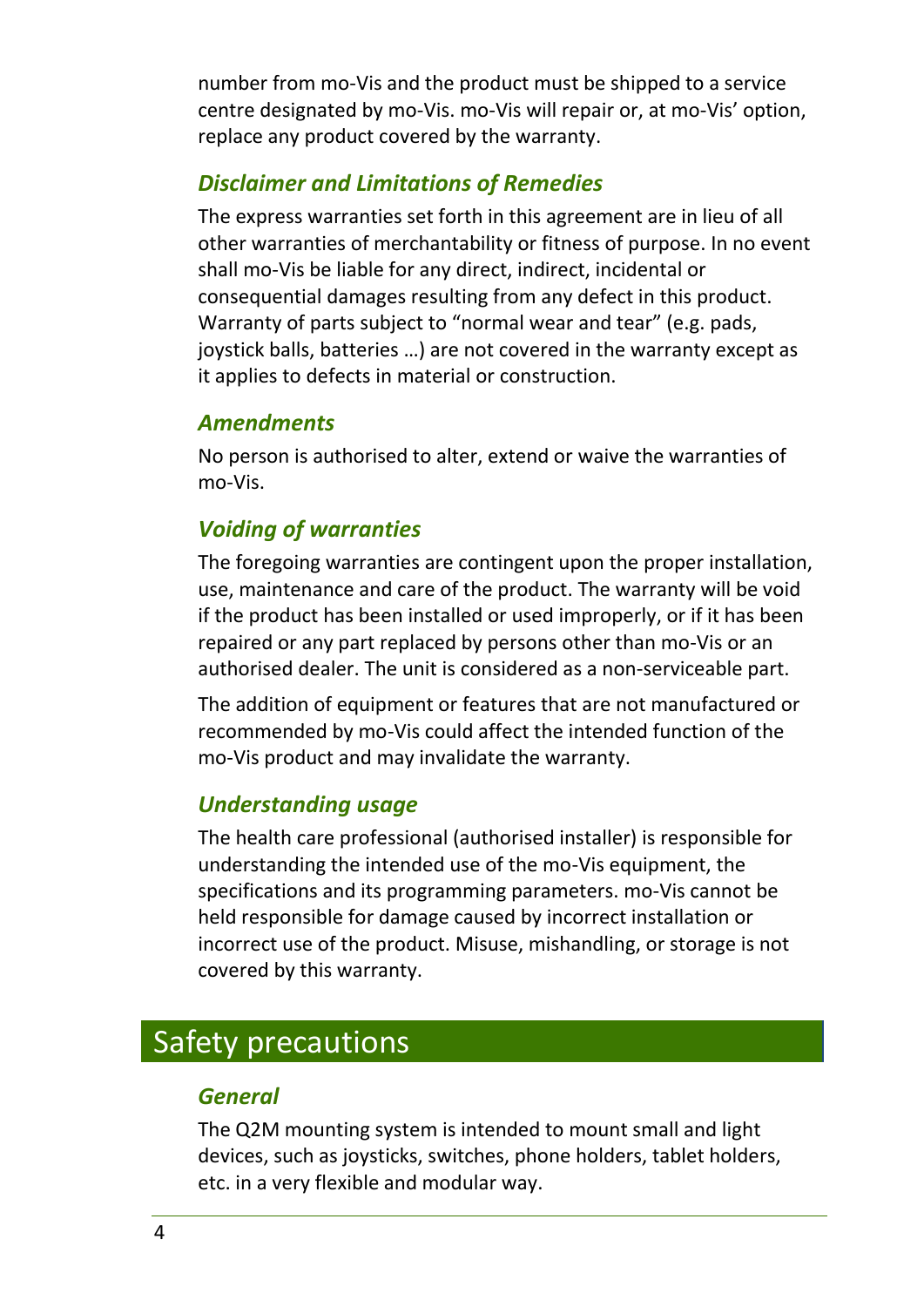Incorrect use or installation may lead to risk of injury to the user and damage to the wheelchair or other property.

In order to reduce these risks, you should carefully read this instruction manual, paying particular attention to the safety instructions and warning texts.

Only install this product on a wheelchair where the wheelchair manufacturer allows the installation of third party parts.

Any unauthorised use of the product may lead to increased risk of accident. Carefully follow the recommendations in this manual in order to prevent accidents from use.

In case of doubt for alterations and adjustments, always contact a qualified service engineer.

In case any serious incident occurs in relation to this device, this should be reported immediately to mo-Vis and the competent authority of the Member State in which the user is established.

### *Warning labels*

This manual contains the following warning labels, which are intended to draw attention to situations that could lead to unwanted problems, e.g. personal injury or damage to the wheelchair.



*CAUTION!*

*Please use caution where this symbol appears.*



#### *WARNING!*

*Please use extreme caution where this warning symbol appears. Failure to observe warnings can lead to personal injury or property damage.*



# *CAUTION!*

#### *Limited liability*

*mo-Vis accepts no liability for personal injury or damage to property that may arise from the failure of the user or other persons to follow the recommendations, warnings and instructions in this manual.*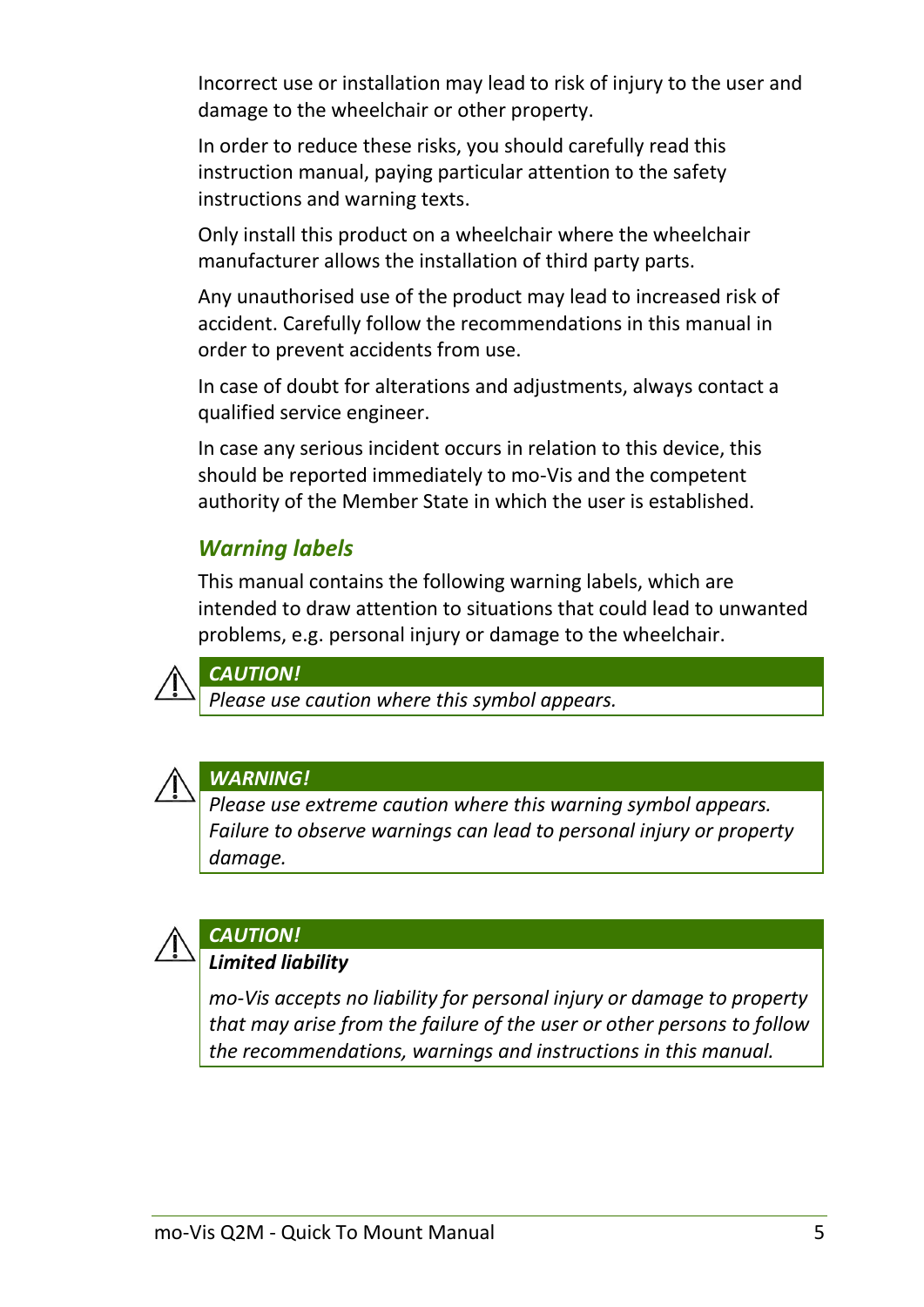

## *WARNING!*

*Assembly*

*The Q2M mounting parts should only be installed or adjusted by a qualified service engineer or someone with adequate knowledge to perform the adjustment in an expert manner.*

#### *WARNING!*

#### *Maintenance and service*

*Carry out only the service and maintenance activities specified in this manual, as long as you comply with the demands stated in this manual for a specific action. All other service, alterations to and interventions must be carried out by a qualified service engineer or someone with adequate knowledge to perform the adjustment in an expert manner. In case of doubt, contact a qualified service engineer or mo-Vis.*

*Use only spare parts or accessories approved or recommended by mo-Vis. All other use could lead to changes which might impair the function and safety of the product. It could also lead to the warranty becoming void.*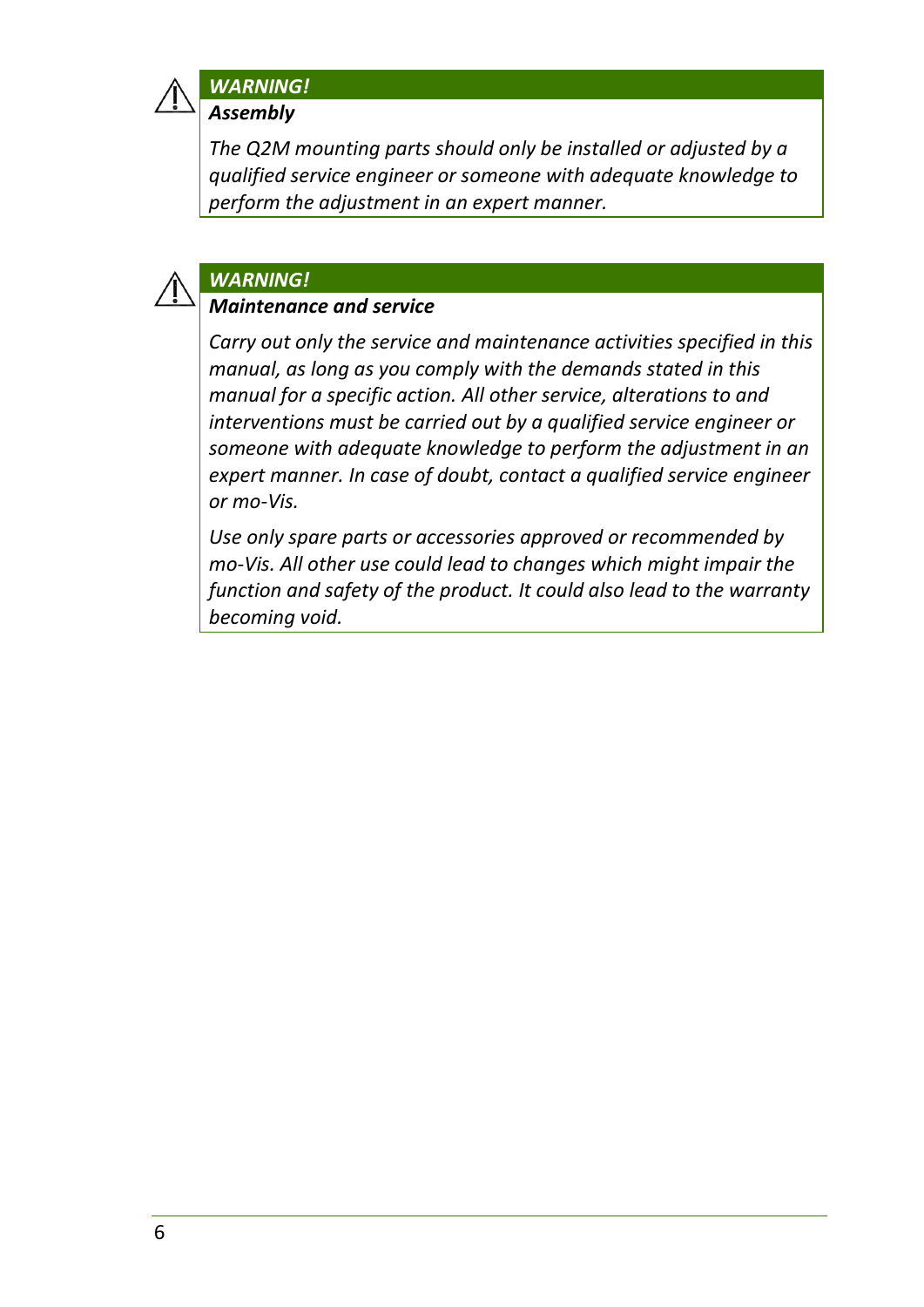# <span id="page-6-0"></span>Design and function of the Q2M mounting system

### *Intended use*

The Quick-to-mount (Q2M) mounting system is the collective name for a set of small and intelligent "building modules", made of light but durable and robust metal. The mounting system has an elegant black design and it's a modular expandable mounting system

### Parts and accessories

| The Q2M consists of : |                                                                                                                                                                                                                                       |  |
|-----------------------|---------------------------------------------------------------------------------------------------------------------------------------------------------------------------------------------------------------------------------------|--|
|                       | Q2M Universal Clamp (M007-01)                                                                                                                                                                                                         |  |
|                       | A universal and adjustable mounting<br>clamp to be fixed on a tube (e.g. tube of a<br>wheelchair frame) with diameter between<br>19 and 26 mm and with a slot for the<br>insertion of a flat (20 mm $-6$ mm) or<br>round (D10mm) bar. |  |
|                       | Q2M Clamp D6 (M004-07) and D8                                                                                                                                                                                                         |  |
|                       | $(M004-14)$                                                                                                                                                                                                                           |  |
|                       | The clamps D6 and D8 exist in a thickness<br>of 6 or 8 mm and come in a set of 10<br>pieces. They can be fixed in any position<br>with an Allen wrench.                                                                               |  |
|                       | Q2M Rods D6 (M004-74 till M004-78) and<br>D8 (M004-83 till M004-85)                                                                                                                                                                   |  |
|                       | The rods exist in different lengths:                                                                                                                                                                                                  |  |
|                       | with diameter 6 mm : 50 mm, 100<br>mm, 200 mm, 300 mm and 400 mm<br>with diameter 8 mm : 50 mm, 100<br>mm and 200 mm.<br>The rods are available in a set of 10 pieces.                                                                |  |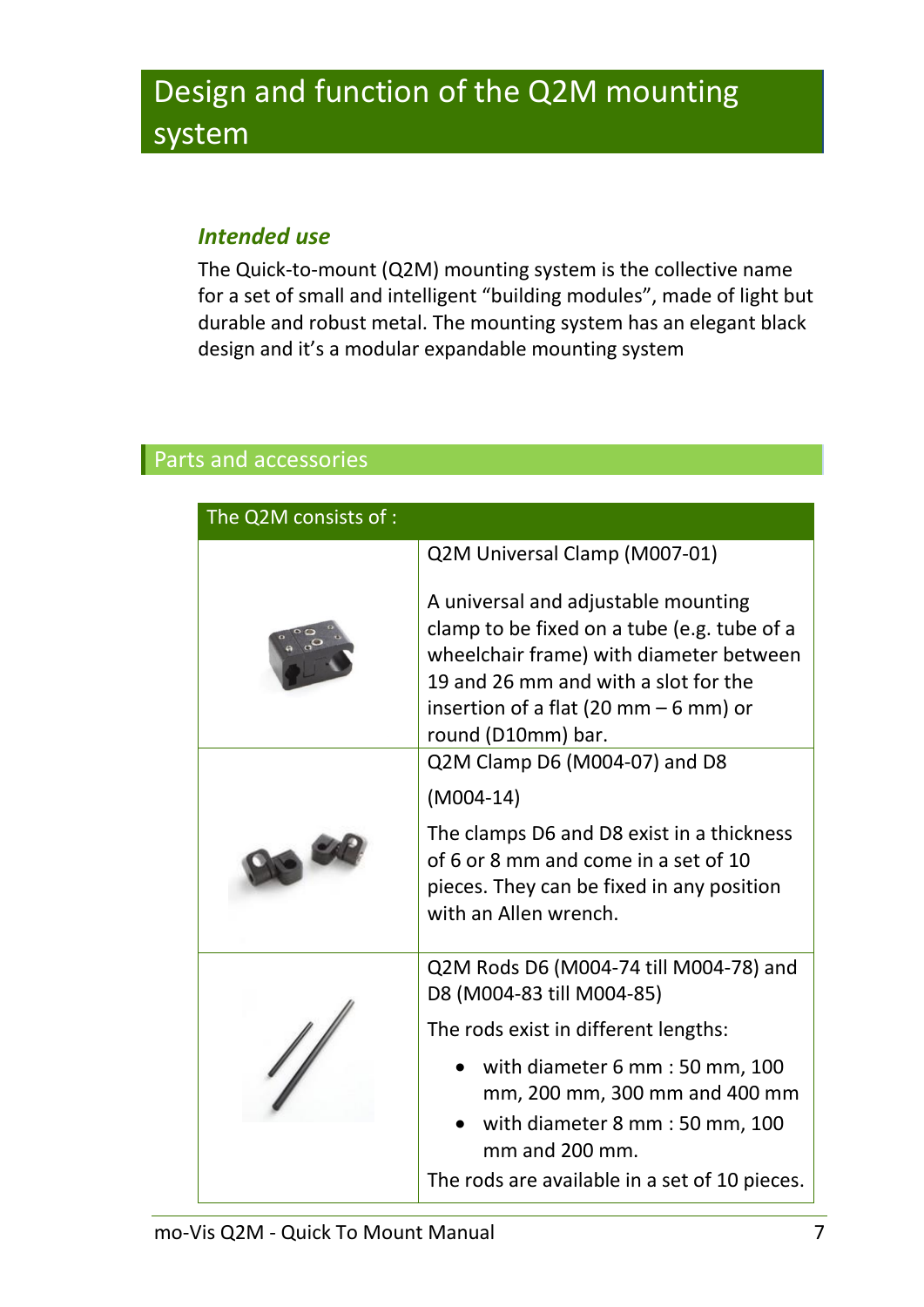| The Q2M consists of : |                                                                                                                                                                                                                                                                                                                                                                                           |  |
|-----------------------|-------------------------------------------------------------------------------------------------------------------------------------------------------------------------------------------------------------------------------------------------------------------------------------------------------------------------------------------------------------------------------------------|--|
|                       | The Q2M Rods and Clamps                                                                                                                                                                                                                                                                                                                                                                   |  |
|                       | The rods and clamps have been designed<br>so that they can be easily and quickly<br>connected to each other. You choose the<br>distances and angles by tightening or<br>loosening the clamps via an Allen wrench.<br>Adjustments can be done any time. For<br>adjustments at any time without an Allen<br>key, replace the bolt of the clamp by a<br>mini clamping lever (M5 or M6x25mm). |  |
|                       | Combining clamps and rods                                                                                                                                                                                                                                                                                                                                                                 |  |
|                       | The 8mm and 6mm clamps and rods can<br>be combined when you mix an 8mm and a<br>6 mm clamp. Take the upper part of an<br>8mm clamp and the lower part of a 6mm<br>clamp. Assemble and fix both parts with<br>the bolt of the 6 mm clamp.                                                                                                                                                  |  |
|                       | Q2M Bending Tool 6-8-10mm.<br>(TMHAT00005)                                                                                                                                                                                                                                                                                                                                                |  |
|                       | The rods can be bent with a bending tool.<br>Place a rod in the corresponding bending<br>slot (D6, 8 or 10 mm) and bend the rod till<br>the needed angle. The maximum bending<br>angle is around 90°.                                                                                                                                                                                     |  |
|                       | Bending the rod more than 90° will more<br>or less damage the coating of the<br>anodized aluminium rods. The damage<br>consist of small visible cracks in the<br>surface of the curved part of the<br>aluminium bar.                                                                                                                                                                      |  |
|                       | Q2M Rod Lock, Assembly (M008-04)                                                                                                                                                                                                                                                                                                                                                          |  |
|                       | The rod lock is a rotating swing system<br>that can be locked in any position and fits<br>in the Q2M Universal clamp. Just slide a<br>rod of diameter 6 in it and fix the rod in<br>the Quick Swing receiver with an Allen<br>key.                                                                                                                                                        |  |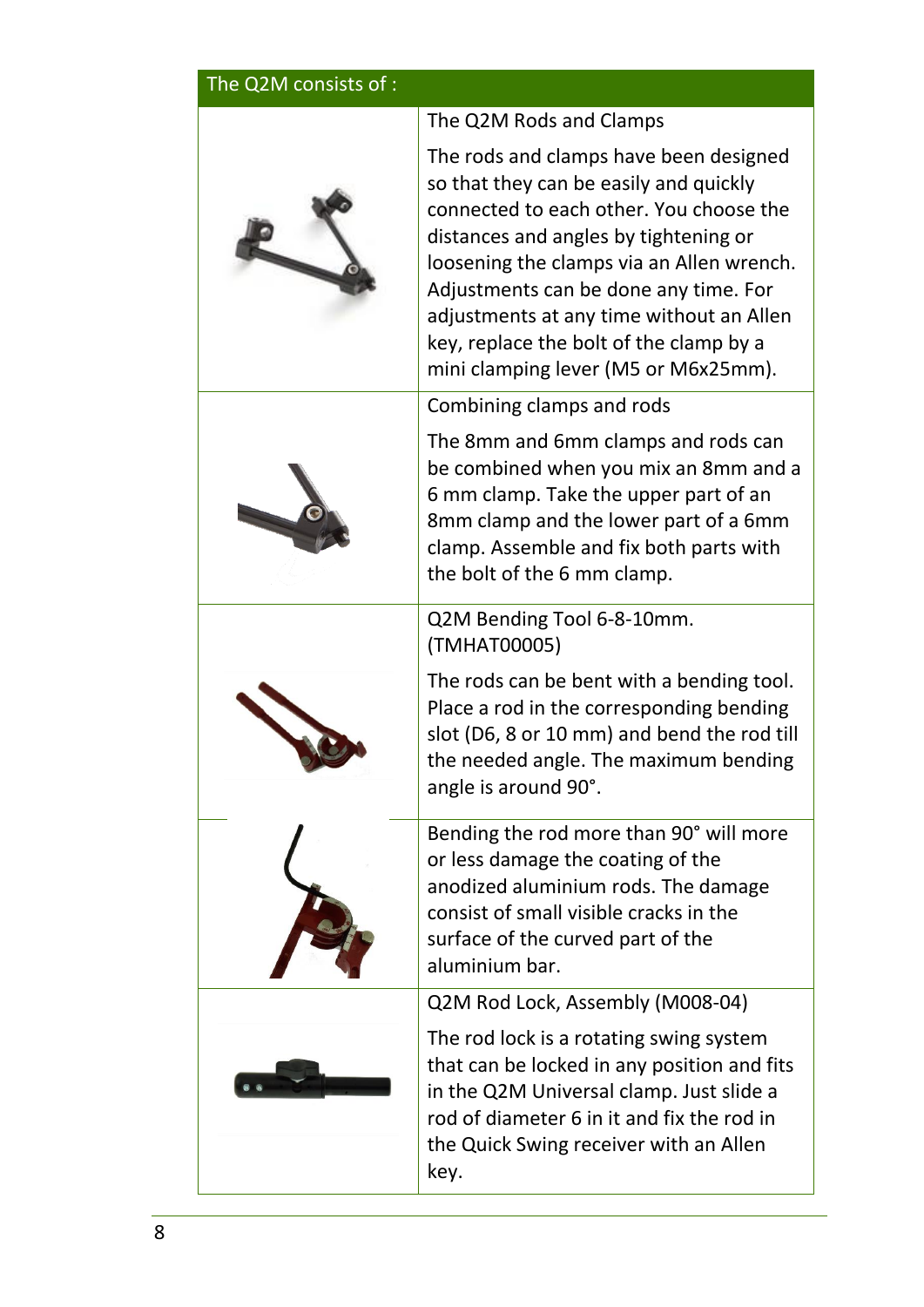| The Q2M consists of : |                                                                                                                                                                                                                                                                                                                                                                                                                                                                                                                                             |  |
|-----------------------|---------------------------------------------------------------------------------------------------------------------------------------------------------------------------------------------------------------------------------------------------------------------------------------------------------------------------------------------------------------------------------------------------------------------------------------------------------------------------------------------------------------------------------------------|--|
|                       | Q2M Clamp D6 Split (M004-26)                                                                                                                                                                                                                                                                                                                                                                                                                                                                                                                |  |
|                       | This clamp is specially used with Twisters<br>bended tube. The split make it possible to<br>slide in the cable of a Twister Bended tube<br>switch. These clamps are available in a set<br>of 10 pieces.                                                                                                                                                                                                                                                                                                                                     |  |
|                       | Q2M Mounting Base D6 (M004-24) and D8<br>$(M004-23)$                                                                                                                                                                                                                                                                                                                                                                                                                                                                                        |  |
|                       | The Quick-to-mount Mounting Base<br>D6/D8 is a small but firm mounting base<br>to mount small accessories on any flat<br>surface, such as a wheelchair tray. By<br>tightening the 2 provided screws with an<br>Allen wrench, you fix the Q2M Mounting<br>Base on a flat surface. The Mounting Base<br>provides the base to insert a Q2M Rod of<br>6mm (D6) or 8mm (D8) diameter, on<br>which again you can add Q2M Clamps and<br>other Q2M Rods to easily build the<br>position that is needed to mount a joystick<br>or other accessories. |  |
|                       | Q2M Quick Swing (M008-03)                                                                                                                                                                                                                                                                                                                                                                                                                                                                                                                   |  |
|                       | The Quick Swing is a small swing away<br>mounting system to mount and swing<br>away small accessories (e.g. a switch) into<br>a specific position.                                                                                                                                                                                                                                                                                                                                                                                          |  |
|                       | The Quick Swing consists of a receiver<br>with rotating system from where the<br>swing away round bar (diameter 6 mm)<br>leaves. The Quick Swing is mounted with<br>the Q2M Universal Clamp. The rod can be<br>bent into the desired shape and angle in<br>function of the customer's needs.                                                                                                                                                                                                                                                |  |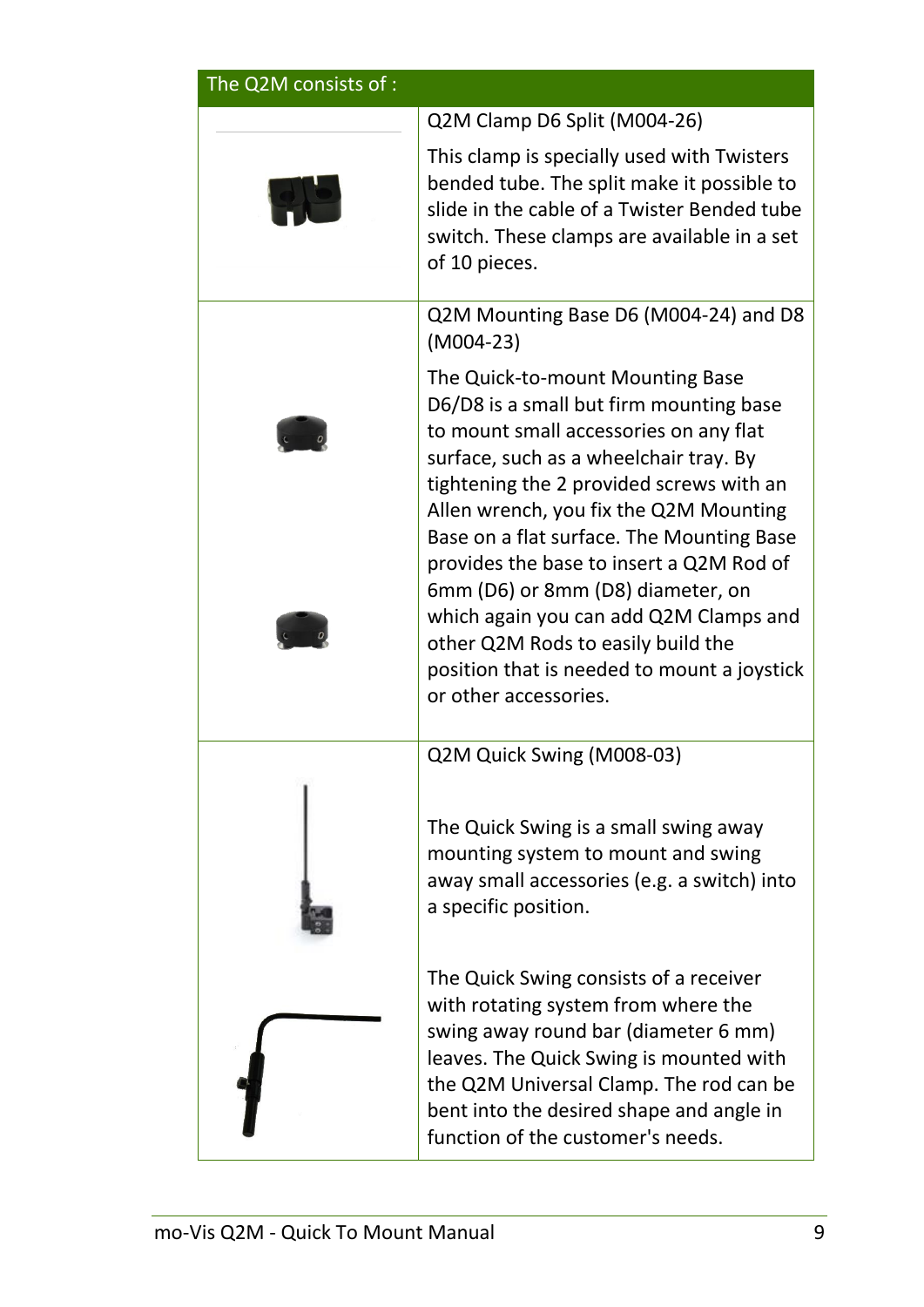| The Q2M consists of : |                                                                                                                                                                                                                                      |
|-----------------------|--------------------------------------------------------------------------------------------------------------------------------------------------------------------------------------------------------------------------------------|
|                       | Multi Swing Mounting Set (M001-70)                                                                                                                                                                                                   |
|                       | The Multi Swing Dogbones set is used by<br>default to mount the 'Multi Swing' swing<br>away mounting arm. Dogbones are flat<br>bars made of durable metal, which can be<br>perfectly used to fix extra modules to the<br>wheelchair. |
|                       | The Multi Swing Mounting Set (M001-70)<br>contains:                                                                                                                                                                                  |
|                       | Q2M Universal Clamp (M007-01)                                                                                                                                                                                                        |
|                       | Q2M Dogbone Slide Inn (M004-11)                                                                                                                                                                                                      |
|                       | Q2M Dogbone Extension Straight<br>$(M004-12)$                                                                                                                                                                                        |
|                       | Q2M Dogbone Extension Right<br>Angled (M004-13)                                                                                                                                                                                      |
|                       | Q2M Multi Swing Bracket(M004-10)                                                                                                                                                                                                     |
|                       |                                                                                                                                                                                                                                      |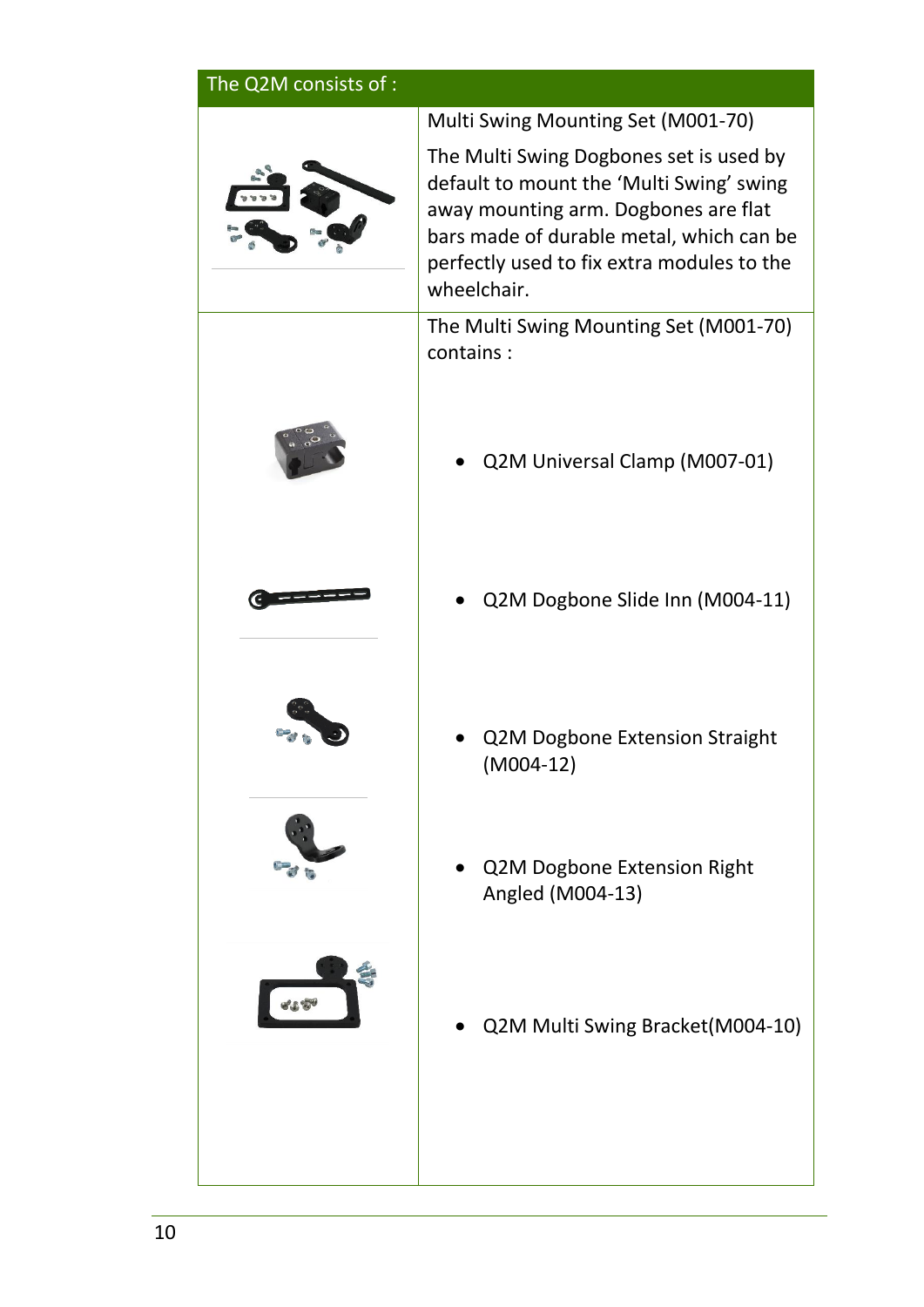| The Q2M consists of : |                                                                                     |  |
|-----------------------|-------------------------------------------------------------------------------------|--|
|                       | <b>Q2M Manual Swing Mounting Set</b>                                                |  |
|                       | $(M004-17)$                                                                         |  |
|                       | The Manual Swing Dogbones set is used                                               |  |
|                       | by default to mount the 'Manual Swing'                                              |  |
|                       | swing away mounting arm. Dogbones are<br>flat bars made of durable metal, which can |  |
|                       | be perfectly used to fix extra modules to                                           |  |
|                       | the wheelchair.                                                                     |  |
|                       | The Manual Swing Mounting Set                                                       |  |
|                       | (M004-17) contains :                                                                |  |
|                       |                                                                                     |  |
|                       | <b>Q2M Universal Clamp</b>                                                          |  |
|                       | $(M007-01)$                                                                         |  |
|                       |                                                                                     |  |
|                       | Q2M Dogbone Slide Inn                                                               |  |
|                       | $(M004-11)$                                                                         |  |
|                       |                                                                                     |  |
|                       | Q2M Dogbone Extension Straight                                                      |  |
|                       | $(M004-12)$                                                                         |  |
|                       |                                                                                     |  |
|                       |                                                                                     |  |
|                       | Q2M Dogbone Extension Right                                                         |  |
|                       | Angled (M004-13)                                                                    |  |
|                       |                                                                                     |  |
|                       |                                                                                     |  |
|                       | Q2M Manual Swing Bracket Ass.                                                       |  |
|                       | $(M004-10)$                                                                         |  |
|                       |                                                                                     |  |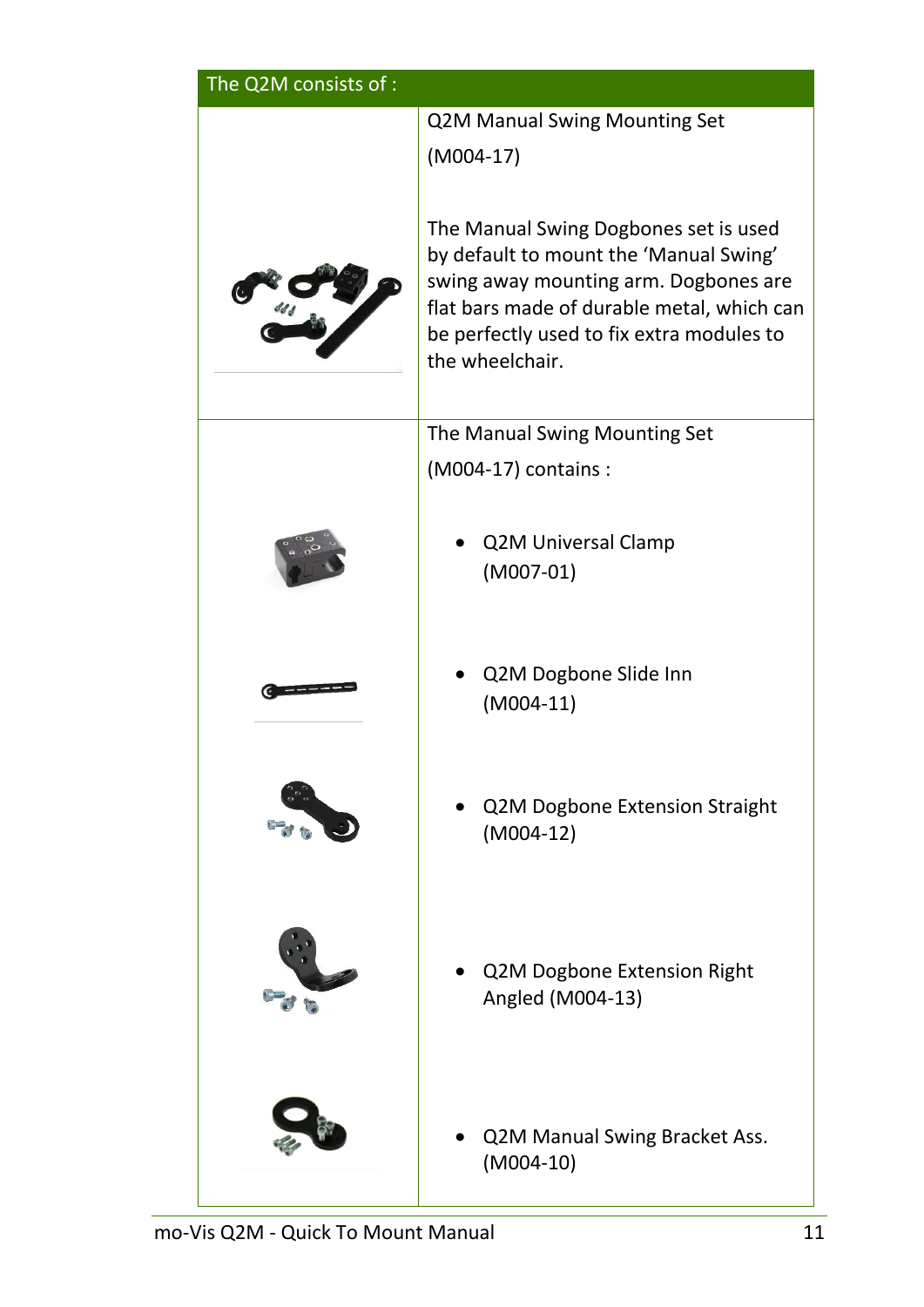#### The Q2M consists of :



Multi Swing P001-60; -61; -62; -63 The Multi Swing mounting arm is a swing away motorized mounting arm, which is mounted on an electronic wheel chair. The Multi Swing is designed for the use of a chin control system, but can also be mounted and used for the attachment of small and lightweight communication tools, tablets, cellular phones, goblets.... to the electronic wheelchair (max. weight about 500 gr on max. distance of 65 cm). This electric swing away arm can be activated via a switch and can move either upward or sideways with adjustable speed and according to an adjustable angle

For more information

take a look at :

[http://www.mo-vis.com/en/products/mo](http://www.mo-vis.com/en/products/mo-vis-products/multi-swing)[vis-products/multi-swing](http://www.mo-vis.com/en/products/mo-vis-products/multi-swing)

Manual Swing P001-21; -22; -23; -24

The Manual Swing is a versatile arm to mount on a wheelchair. The Manual Swing is designed for the use of a chin control system, but can also be mounted and used for the attachment of small and lightweight communication tools to the wheelchair (max. weight about 500 gr on max. distance of 65 cm).

For more information

take a look at :

[http://www.mo-vis.com/en/products/mo](http://www.mo-vis.com/en/products/mo-vis-products/manual-swing)[vis-products/manual-swing](http://www.mo-vis.com/en/products/mo-vis-products/manual-swing)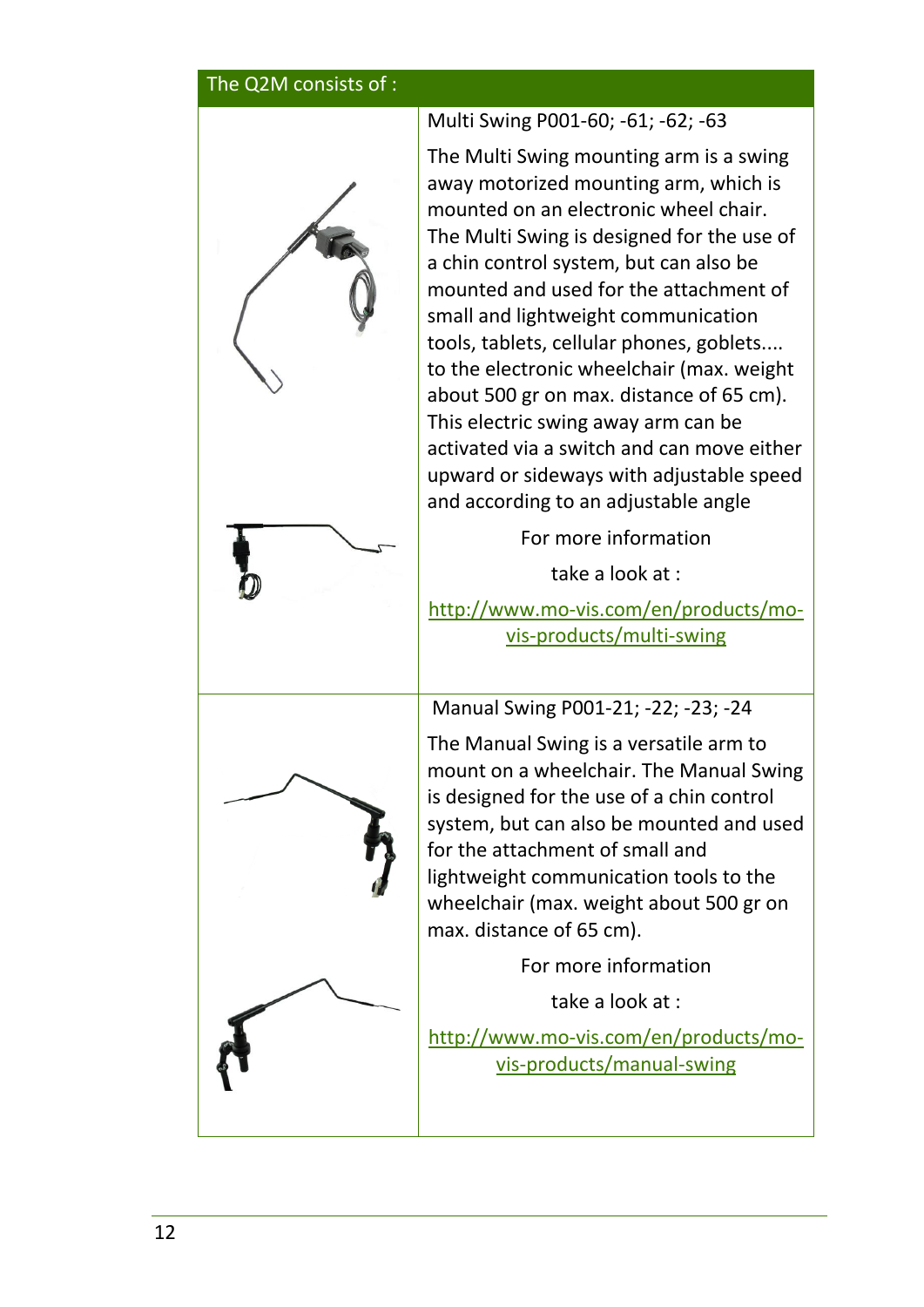# <span id="page-12-0"></span>Installation instructions

#### **Preparations**

### *Qualified service engineer*

Only a qualified service engineer may install the Q2M mounting system parts.

#### *Tools*

Use an Allen wrench to install the Q2M mounting parts.



#### *CAUTION!*

*Use the proper tools to install and adjust the Q2M mounting parts. The use of improper tools may cause damage to the material.*

*CAUTION!*

*Do not tighten screws with an excessive force.* 

#### *Installation plan*

Set up an installation plan before beginning the installation, based on the users' needs.



*CAUTION!*

*Any connection must always be secured with supplied screws.*

# <span id="page-12-1"></span>Maintenance

#### *Cleaning*

- Gently remove dust and dirt with a damp cloth.
- The use of non-aggressive disinfectant cleaning agents is allowed.



*Do not immerse the material in water or use excessive amounts of liquid.*

### *Monthly check*

Monthly, or whenever needed, check whether:

- All bolts and screws are still firmly tightened
- There is no excessive wear to any of the parts